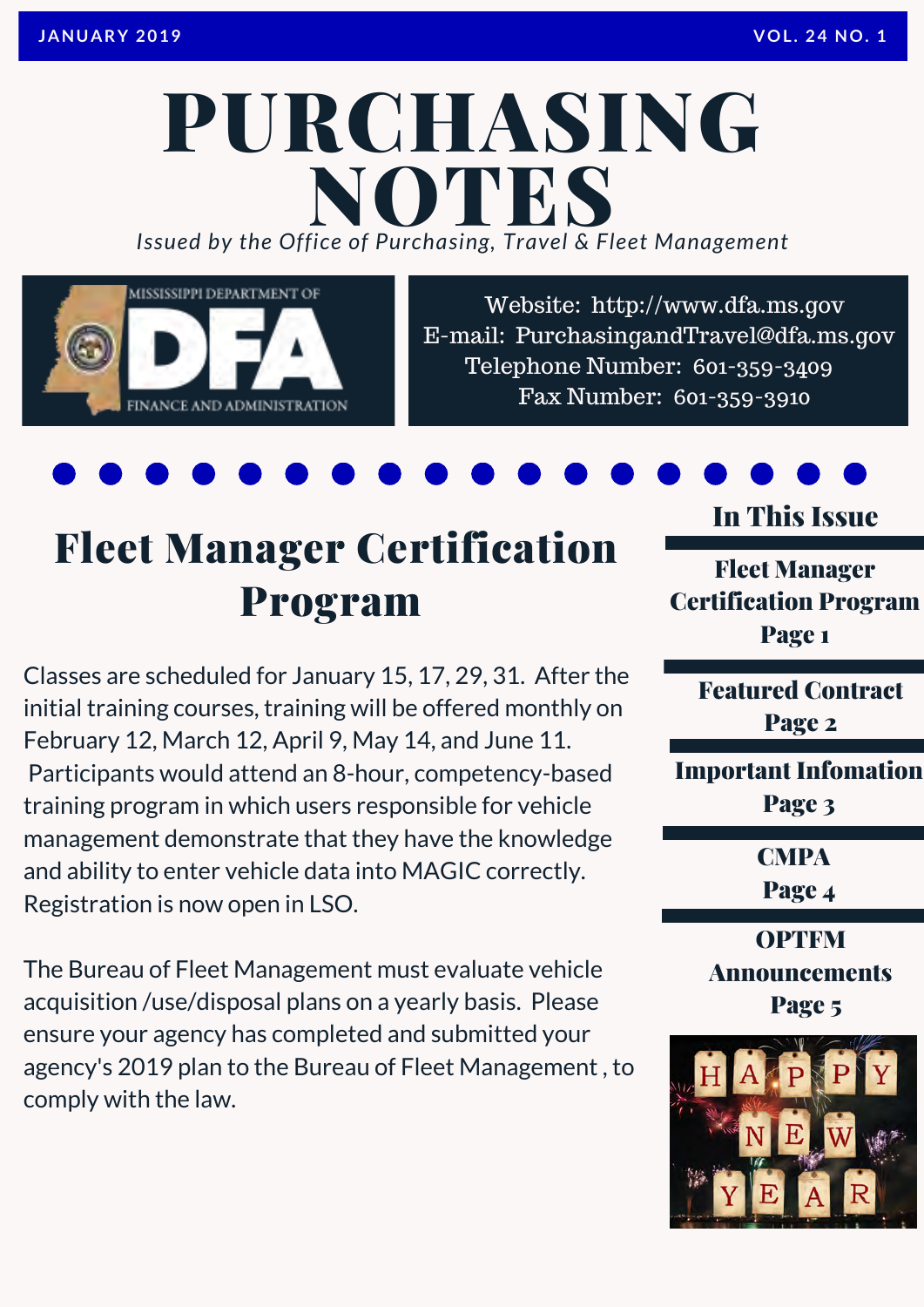### Featured Contract: Automotive Batteries

The Automotive Batteries contract will go live February 1, 2019. The contract vendor will be Battery Sales and Service. The MAGIC contract # is 8200043547 and the Smart Contract # is 1130-19-C-SWCT-00206. Section 3.2 of the Automotive Batteries contract contains the following language:

State agencies should follow normal purchasing procedures for a battery B.C.I. Group that is not listed in this catalog. The minimum order quantity is two (2) batteries. State agencies purchasing only one (1) battery will not be required to buy from the contract vendor. The contract vendor may honor the price for orders of less than two (2) batteries.

For clarification purposes, the intent of this section to allow state agencies to purchase 1 battery from a source other than the state contract vendor was to be used in an emergency type situation. For instance, the vehicle is out of town and the battery goes dead, the agency could purchase 1 battery to allow the vehicle to return to its home location. We would encourage you to contact the state contract vendor in all instances as they might be able to get you the battery in a timely manner.

Batteries can be found on several state contracts. If your agency needs to purchase AA, AAA, C, D, or 9 Volt batteries, they can be found at a discount on the following state contracts:

> Industrial Equipment and Supplies Office Supplies

Batteries can also be purchased from the contract vendor for the Automotive Battery contract.

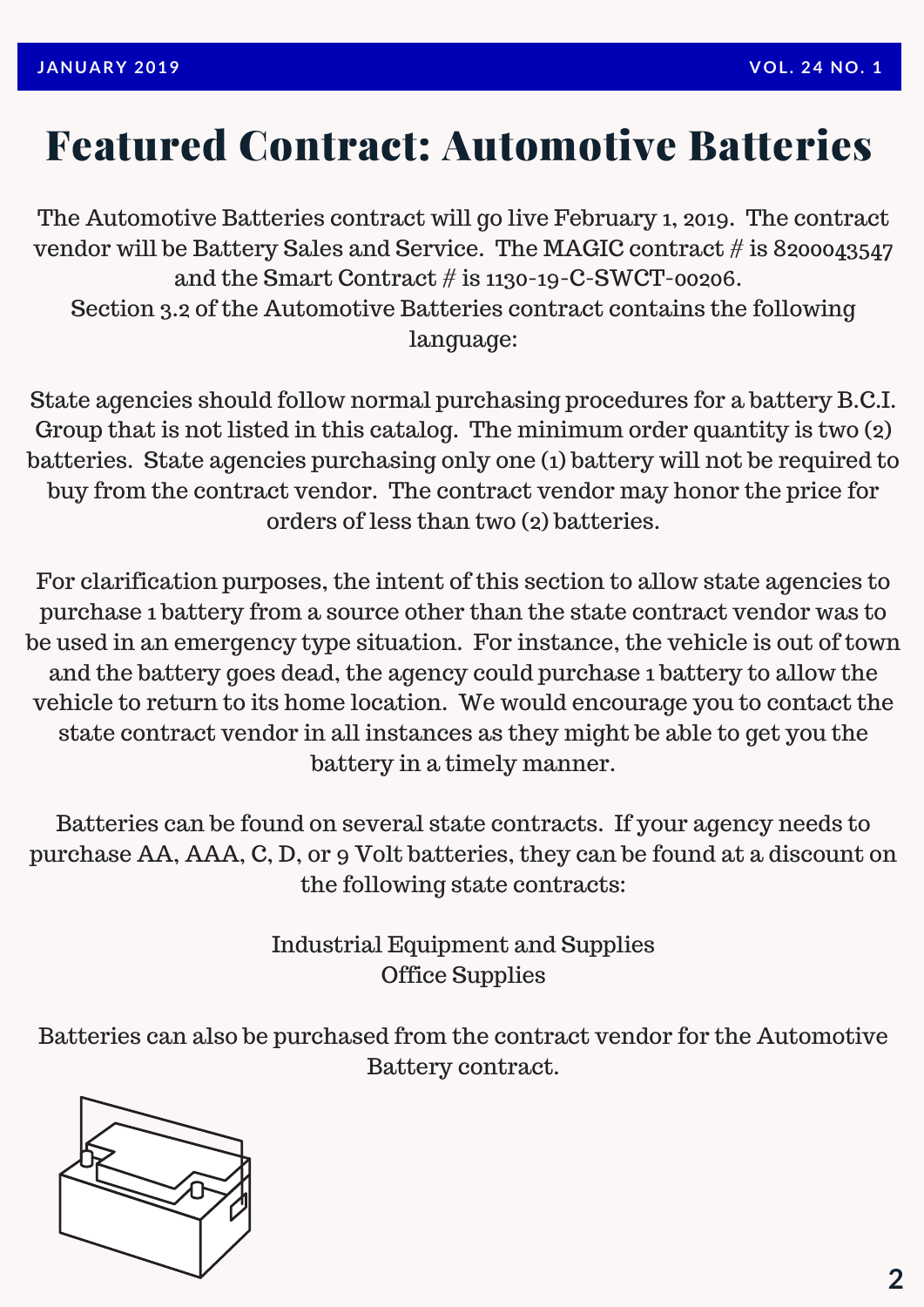## IMPORTANT INFORMATION

#### **\*\*\* Chevrolet Police Pursuit Tahoe has been removed from state contract due to the following \*\*\*:**

The Bureau of Fleet Management has been notified by General Motors that the Tahoe Police Pursuit Vehicle failed to complete testing at both the LASD and MSP testing due to overheating issues. "Per General Motors Engineering, this condition has only been experienced after an extended period of aggressive driving. If your vehicle experiences this condition, take the vehicle to a Chevrolet dealership for service. A Technical Service Bulletin (TSB) for repair of this condition will be released upon final resolution. We will update the electronic posting on our website with the TSB information once received."

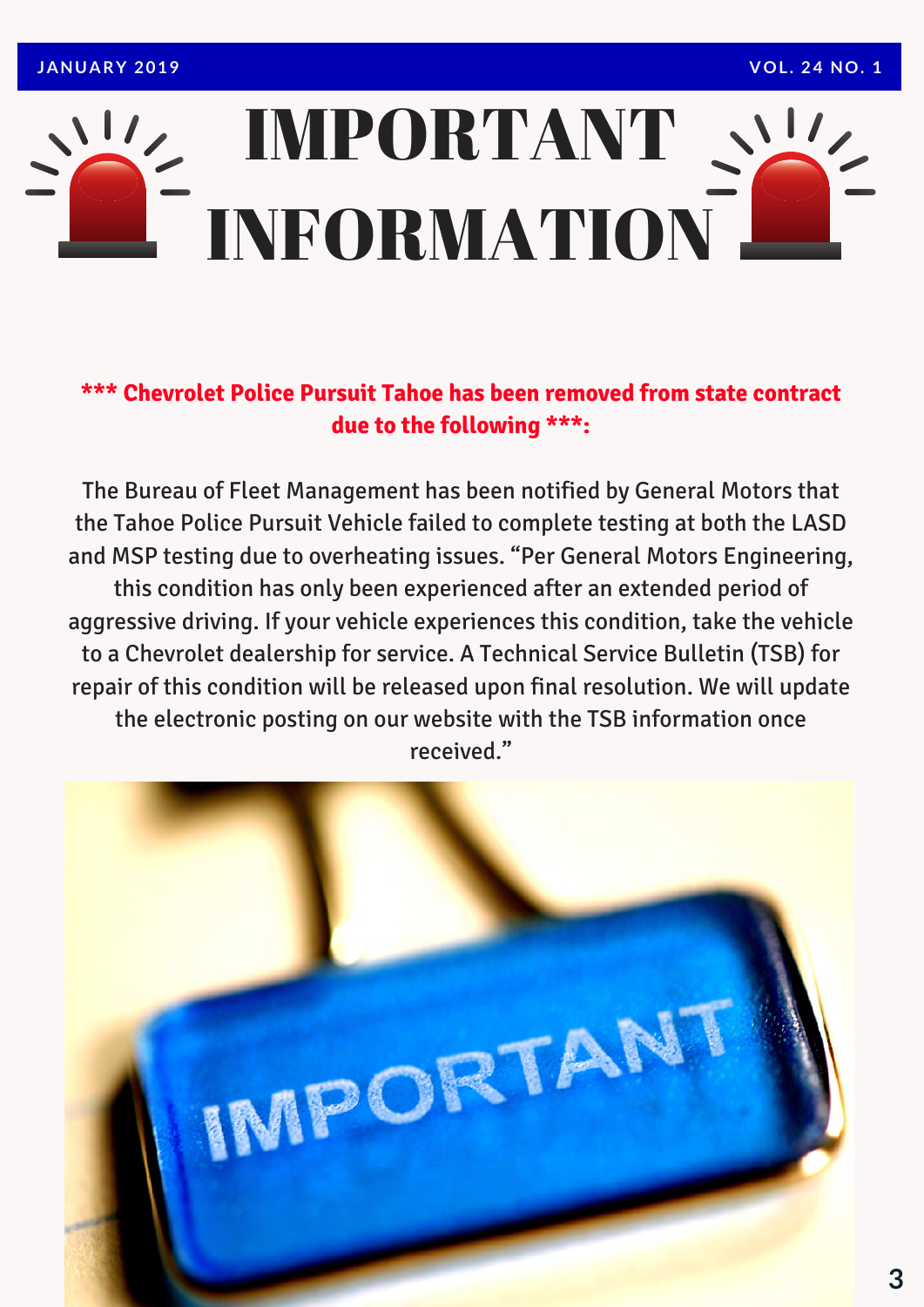# Certified Mississippi Purchasing Agent Upcoming Course Dates January 22-24, 2019 **NEXT CLASS**

# **MARCH 26-28,2019**

If you are interested in taking the CMPA course, please visit the link: http://www.dfa.ms.gov/dfa-offices/purchasing-travel-and-fleet[management/bureau-of-marketing-travel-and-card-programs/cmpa](http://www.dfa.ms.gov/dfa-offices/purchasing-travel-and-fleet-management/bureau-of-marketing-travel-and-card-programs/cmpa-training/) training/ for detailed instructions.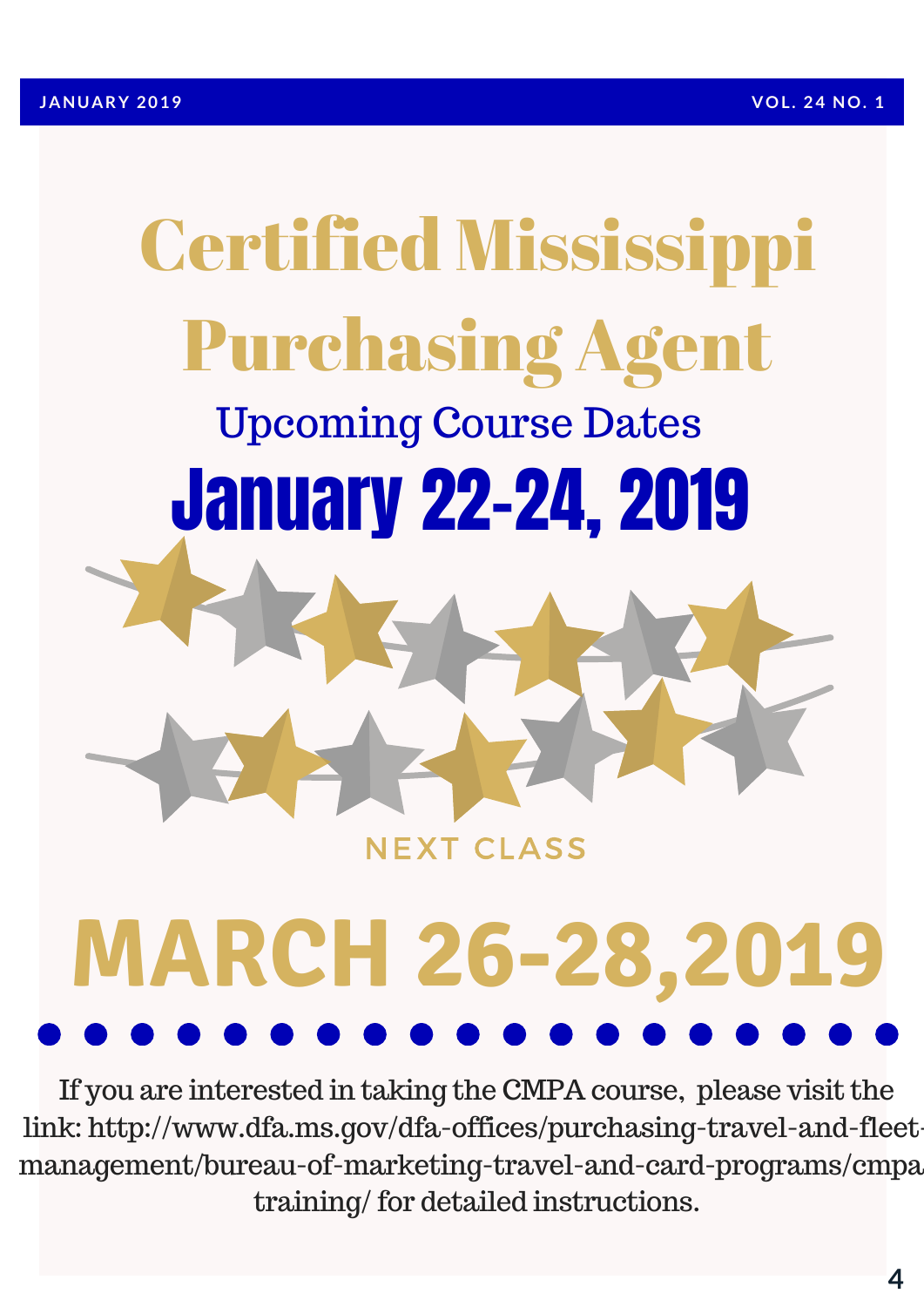## Office of Purchasing, Travel & Fleet Announcements

Congratulations to the new Director of, the Bureau of Marketing, Travel and Card

Programs

Steve Tucker!

## PPRB

#### **PPRB Meeting Date**

January 9, 2019 9:00 a.m. February 6, 2019 9:00 a.m. March 6, 2019 9:00 a.m. April 3, 2019 9:00 a.m. May 1, 2019 9:00 a.m. June 5, 2019 9:00 a.m. July 10, 2019 9:00 a.m. August 7, 2019 9:00 a.m. September 4, 2019 9:00 a.m. October 2, 2019 9:00 a.m. November 6, 2019 9:00 a.m. December 4, 2019 9:00 a.m.

### **Submission Deadlines**

December 5, 2018 January 9, 2019 February 6, 2019 March 6, 2019 April 3, 2019 May 1, 2019 June 5, 2019 July 10, 2019 August 7, 2019 September 4, 2019 October 2, 2019 November 6, 2019 December 4, 2019